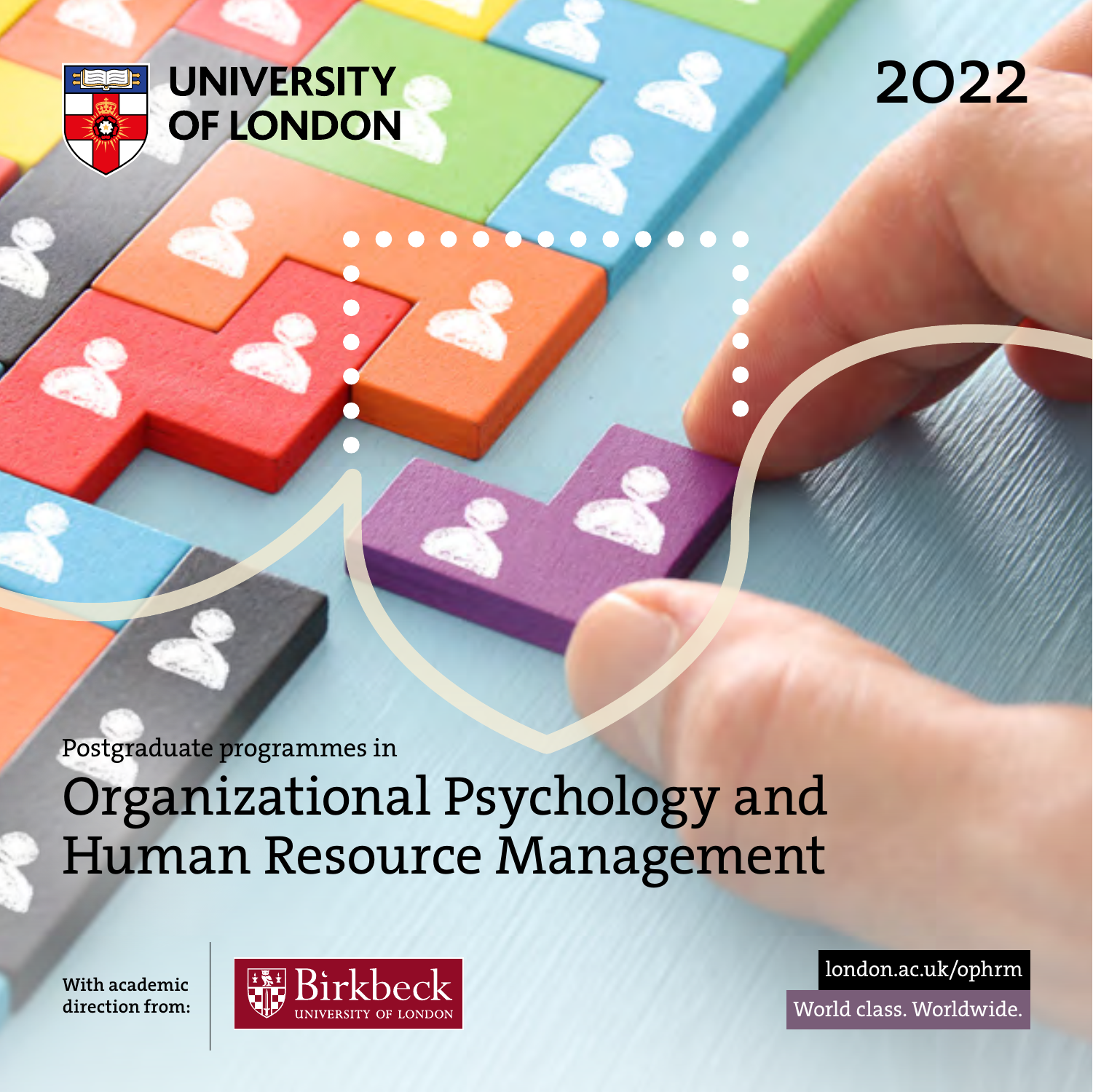## <span id="page-1-0"></span>Join the World Class

A mark of excellence

**1 A mark of excellence**<br>Gain a University of London degree and increase your potential career development.

Quality of learning

2 Quality of learning<br>The programmes in this leaflet are developed by academics<br>in the Department of Organizational Payshology of Pirkhool in the Department of Organizational Psychology at Birkbeck, the oldest and largest department of its kind in the UK, so you can rely on the quality of the degree content.

3 Worldwide relevance

The programmes are designed to be of worldwide relevance. Graduates have gone on to become careers advisors, managers and consultants in large multinational companies and government departments.

### Access a wealth of online resources

**4 Access a wealth of online resources<br>
You are fully supported online and participate in tutor-led virtual<br>
seminary for each module You are also assigned a personal** seminars for each module. You are also assigned a personal tutor to provide general guidance throughout your studies.

5 Flexible learning With no relocation or accommodation costs, studying online through the University of London is much more affordable than coming to London to study on campus. What's more, you can continue working full time.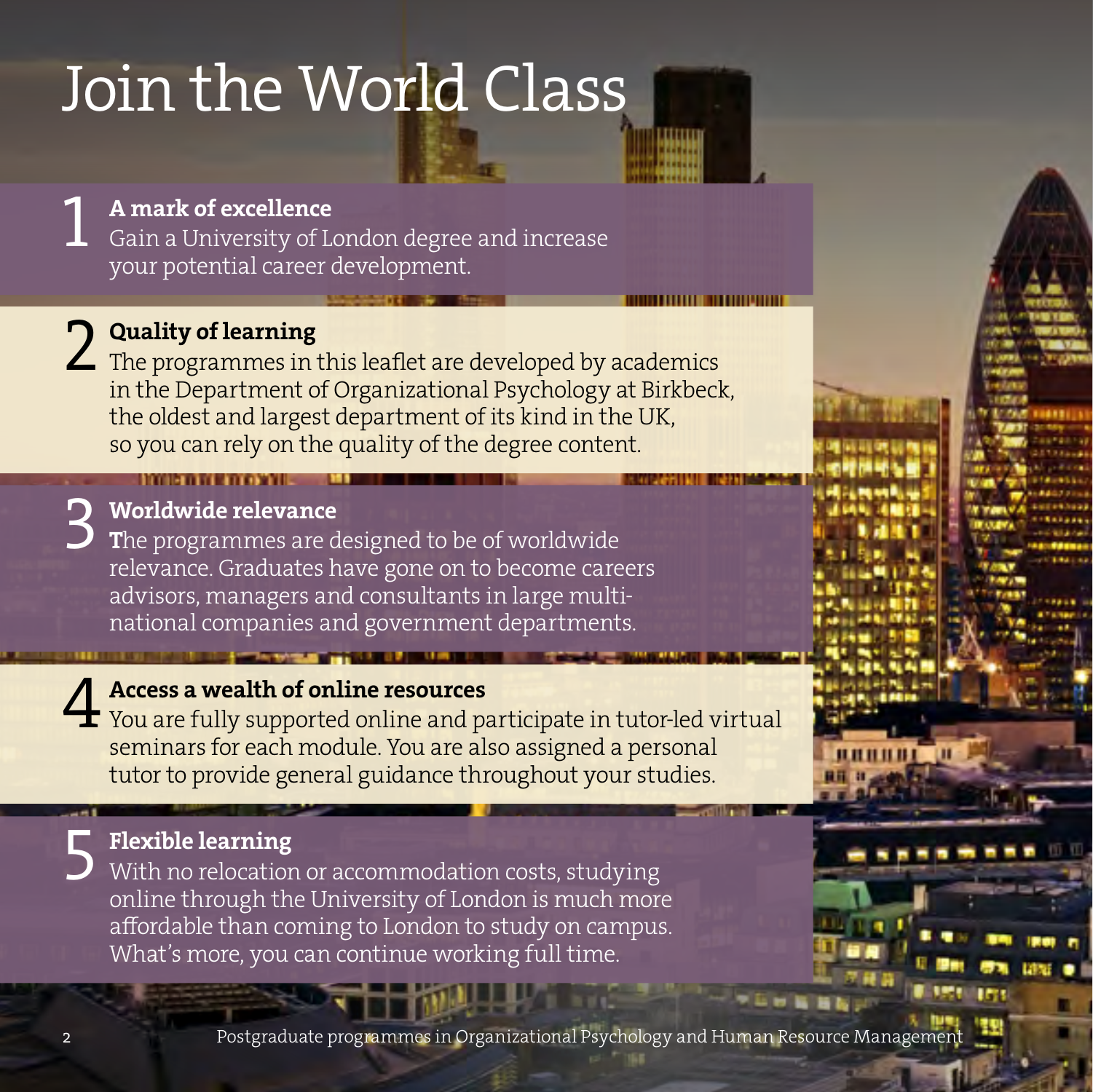"In a fast changing environment of worldwide access to higher education, a University of London degree continues to offer a guarantee of quality, value and intellectual rigour."

 Professor Wendy Thomson Vice-Chancellor, University of London

london.ac.uk/ophrm 3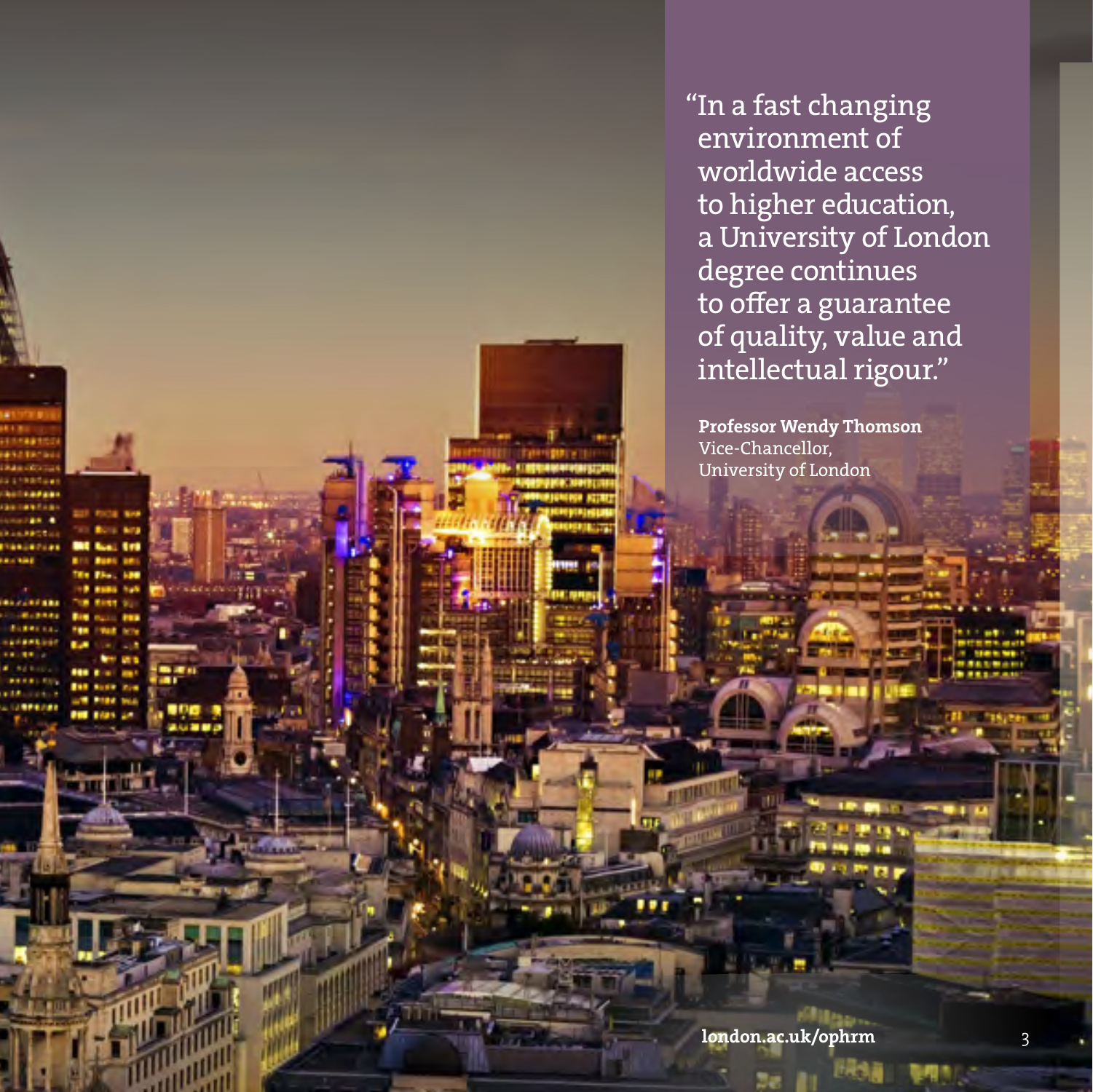## <span id="page-3-0"></span>Your prestigious University of London qualification

### About your qualification

When you graduate with a degree from the University of London you will receive two important documents – your Final Diploma (the parchment you receive on graduation) and a Diploma Supplement.

### The Final Diploma

- Indicates that you were registered with the University of London and awarded a University of London degree, diploma or certificate.
- States that Birkbeck, University of London developed the syllabus and provided assessment.
- Features the University of London crest and the Vice-Chancellor's signature.

### The Diploma Supplement

- Describes the nature, level and content of the programme you successfully completed.
- Includes the transcript of all courses taken, marks achieved and overall classification.
- States the role of Birkbeck, University of London and the method of study.

4 Postgraduate programmes in Organizational Psychology and Human Resource Management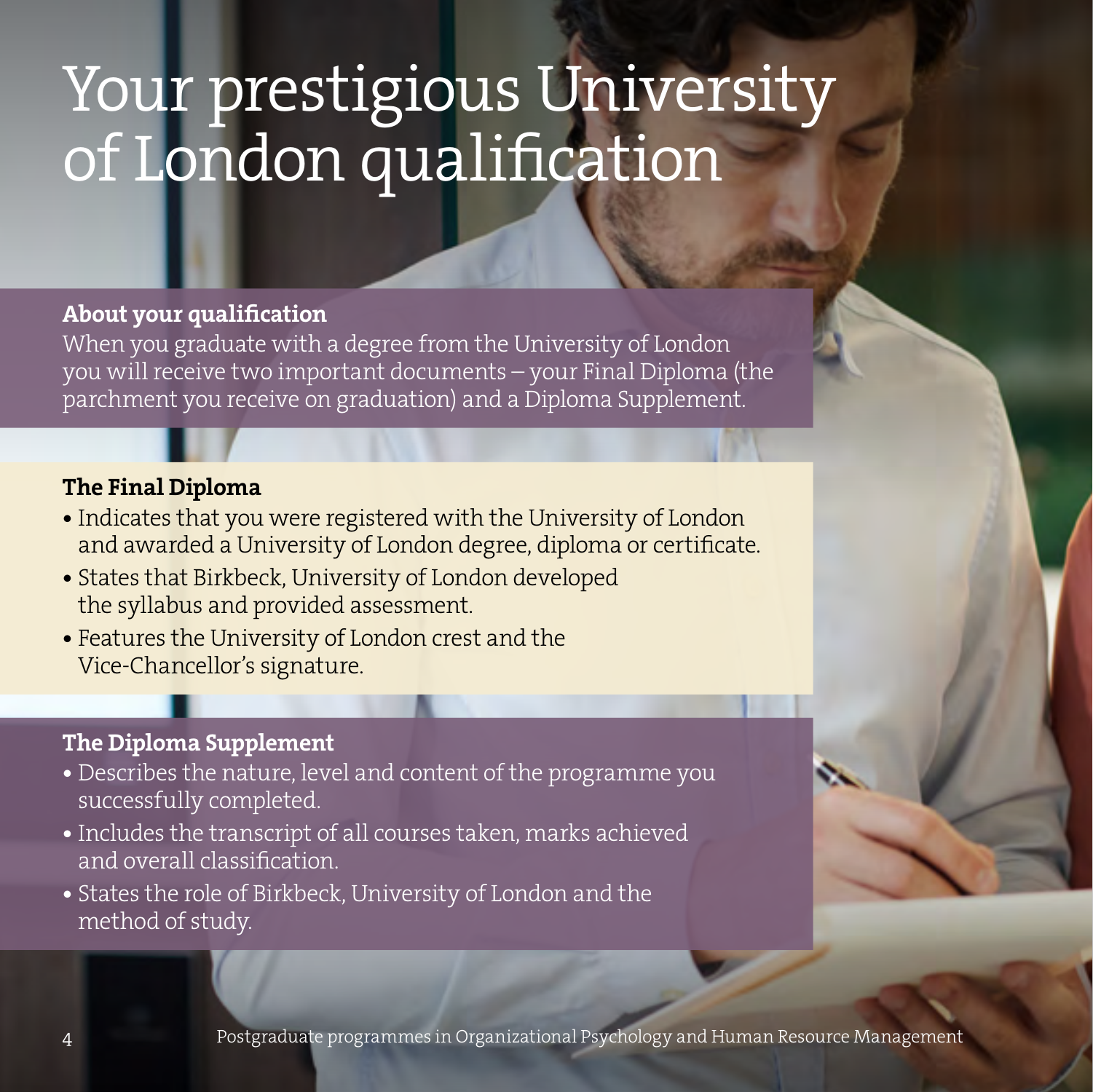## Contents

## Key dates

October 2022 session Application deadline 12 September 2022 Registration deadline 26 September 2022 Session starts 3 October 2022 January 2023 session Application deadline 9 December 2022 Registration deadline 16 December 2022 Session starts 9 January 2023

#### Postgraduate programmes in Organizational Psychology and Human Resource Management

| Join the World Class                                |    |
|-----------------------------------------------------|----|
| Your prestigious University of London qualification |    |
| Contents                                            | 5  |
| Outstanding distance learning opportunities         | 6  |
| Organizational Psychology                           | 8  |
| Human Resource Management                           | 9  |
| Why study with us?                                  | 10 |
| How do I study?                                     | 12 |
| Further information                                 | 14 |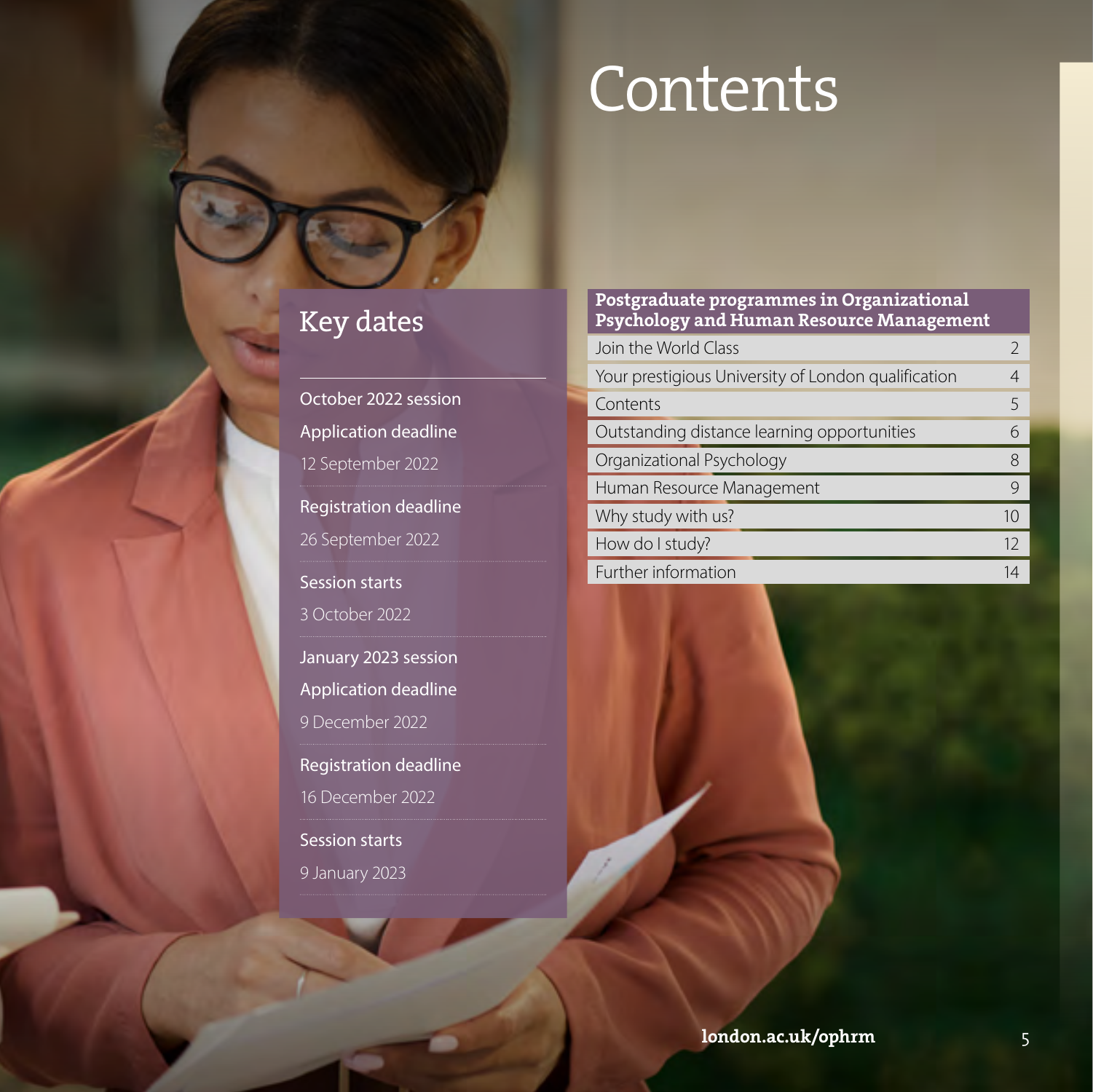## <span id="page-5-0"></span>Outstanding distance learning opportunities



Mark Stringer

Programme Director Organizational Psychology and Human Resource Management

Many people wish for a better understanding of the organisation they work for. They know how to do their job, but would like a set of ideas and a way of thinking to help them understand and improve the way things are done organisationally. With such understanding, they may be more successful, and help to create more productive and satisfying workplaces for others. It is for people like this that our programmes in Organizational Psychology and Human Resource Management have been designed.

The programmes are concerned with the social and psychological processes operating in organisations, and how these processes relate to organisational systems and structures.

Both programmes use current and classic theory and research to enable you to understand organisations and to develop ways of improving them. Such improvements come in many forms, from selecting, training and motivating people, to maintaining and enhancing their well-being.

You will receive small group tuition by experts, extensive high quality and purpose-written study materials, and access to world-class library facilities. Because tuition takes place online, you can study at the times you choose, and do so anywhere in the world that internet access is available. You will also have the opportunity to interact with tutors and other students during the modules and in other learning forums.

## Key objectives:

- **•** Build extensive knowledge of a wide array of psychological theories that can be applied to work settings (in areas including motivation, selection and assessment, well-being, learning and development, organisational change and leadership).
- **•** Critically evaluate peer-reviewed research that has examined individual, group and organisational level outcomes.
- Acquire a thorough grounding of research methods, ethics and statistics.
- **•** Undertake an applied qualitative or quantitative research dissertation under the guidance of a supervisor who specialises in your chosen methodology.

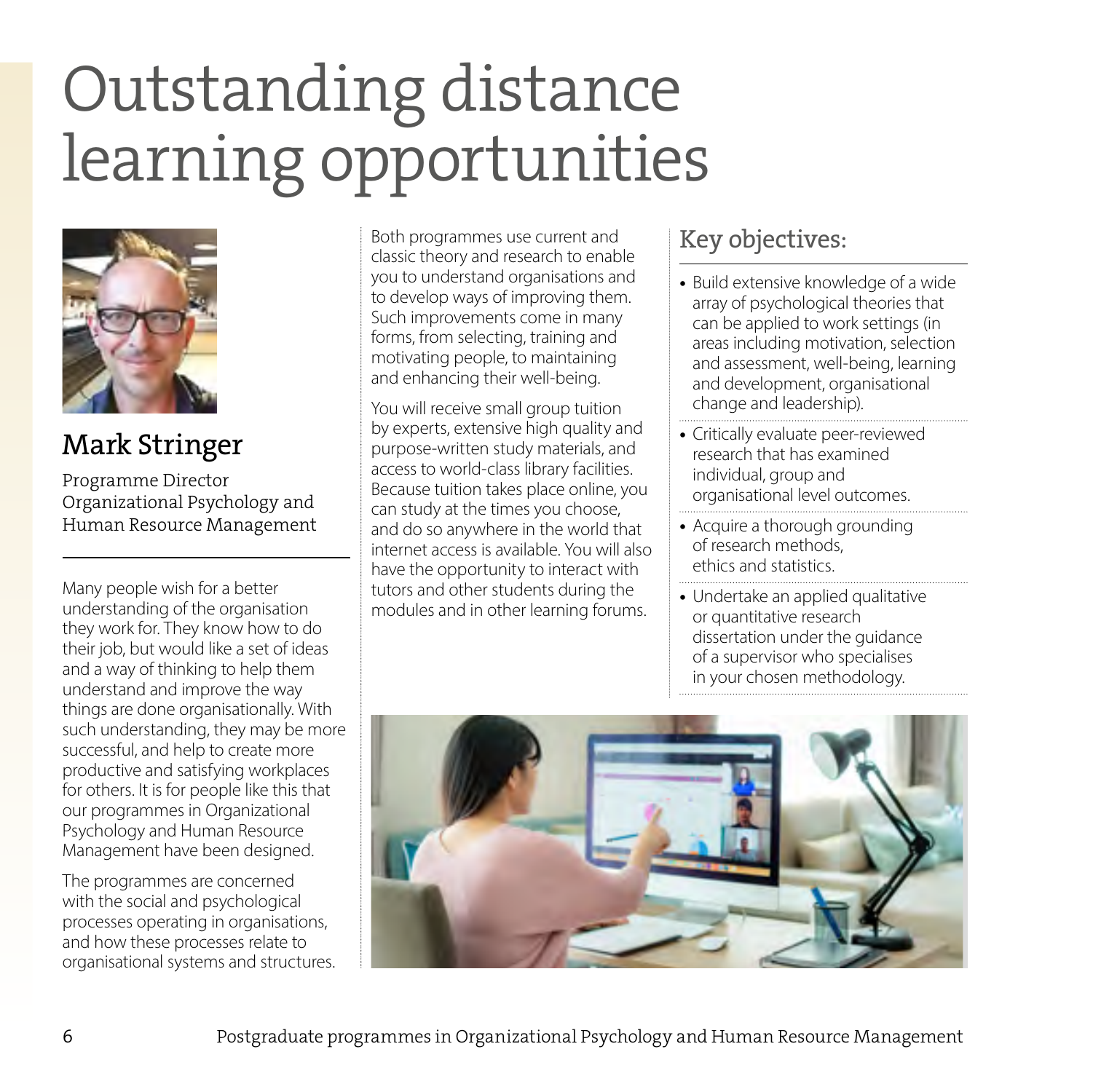

### Academic direction: Birkbeck

The Department of Organizational Psychology is the oldest and largest of its kind in the UK and makes a major contribution to research in the field of behaviour at work. It is a major provider of academic and professional training in organisational psychology (also known as occupational psychology or organisational behaviour) coaching, career management and HRM studies.

As well as providing established and innovative teaching programmes, members of the department are dedicated to conducting internationally renowned research in their specialist fields, and have papers published worldwide in top academic journals.

The authors of the study materials you will receive are all highly

respected in the field. The department maintains good relationships with industrial research partners.

## BPS Accreditation

The British Psychological Society (BPS) is the representative body for psychology and psychologists in the UK and is responsible for the promotion of excellence and ethical practice in the science, education and practical applications of the discipline.

This MSc has been accredited by the BPS as part of the Stage 1 requirements. If you want to apply to become a registered practitioner psychologist with the Health Care and Professions Council and become eligible for chartered status with the society, this MSc forms one part of Stage 1 and the route to graduate membership.

To proceed to Stage 2 of accreditation, you must fulfil all the requirements for the Graduate Basis for Chartered (GBC) Membership of the BPS. To join as a graduate member, you'll need to have achieved at least a 2:2 in an undergraduate psychology degree accredited by the society, or to have completed an accredited conversion course.

Details of how this accreditation fits within the overall BPS Chartered Qualification Framework route of Stages 1 and 2, are available on the BPS website. If you are unsure of your own eligibility or routes that may be available to you, please take time to contact the BPS directly to clarify.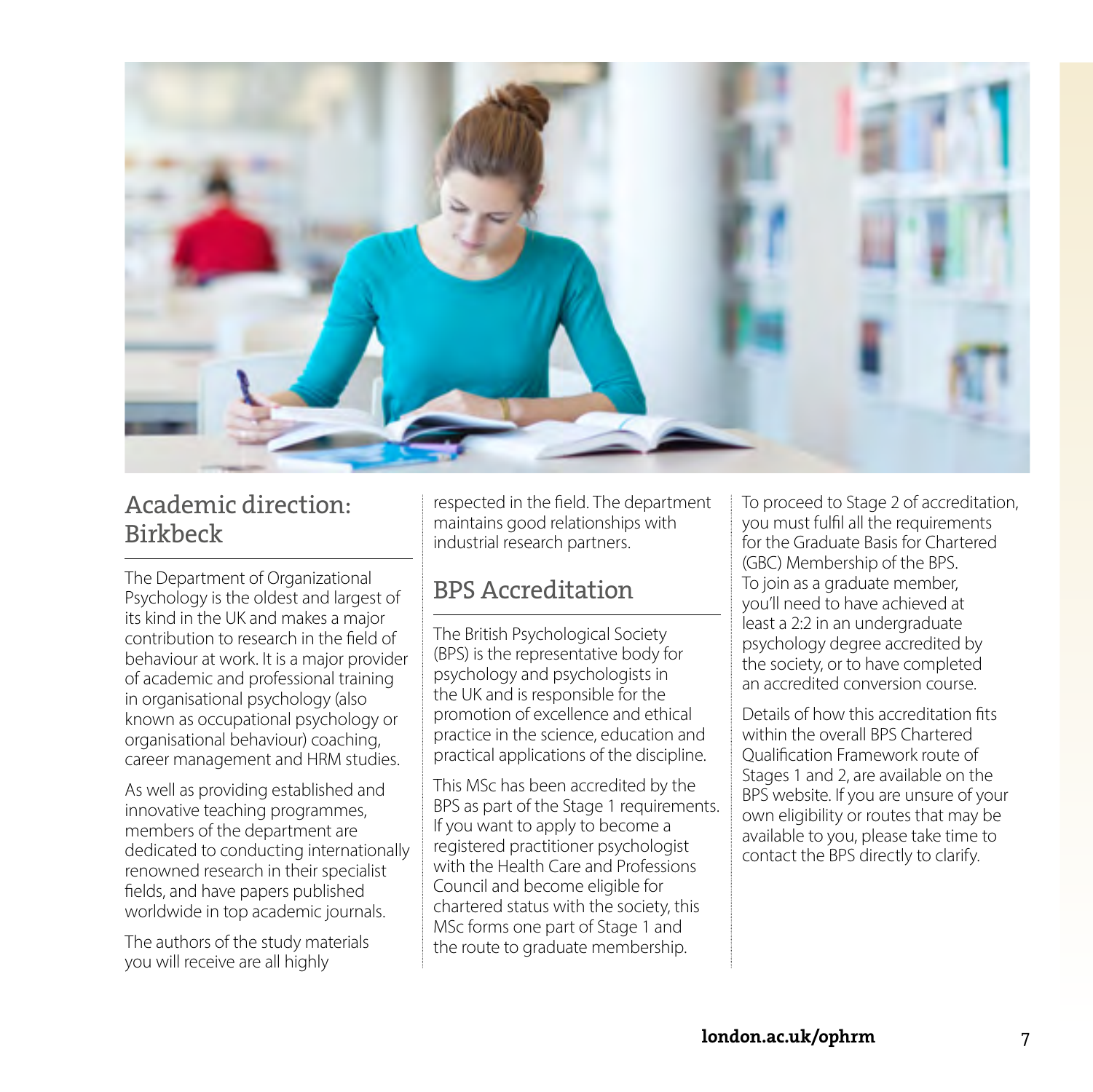# <span id="page-7-0"></span>Organizational Psychology



Heidi Driessen

MSc Organizational Psychology, Cyprus

'The flexibility of the programme suited my international way of life well, as I studied and sat exams in five different countries. It has enriched me in many ways, brought me new knowledge, insights and skills for academic work and enabled me to fulfill a long-cherished wish.'

#### MSc degree:

Eight compulsory modules plus the Research Project modules (Research Proposal and Dissertation).

## Postgraduate Diploma:

Eight compulsory modules.

Please note: with the exception of the Research Project, all modules can be taken as individual modules. You can register for up to three modules at any one time. The anticipated number of study hours per module is 150 hours.

#### Structure

Compulsory modules:

Employee relations and motivation

Leadership and performance management

Learning and development

Life career development

Research methods

Selection and assessment

Understanding organizations and change

Work and well-being

Research Project (MSc only)

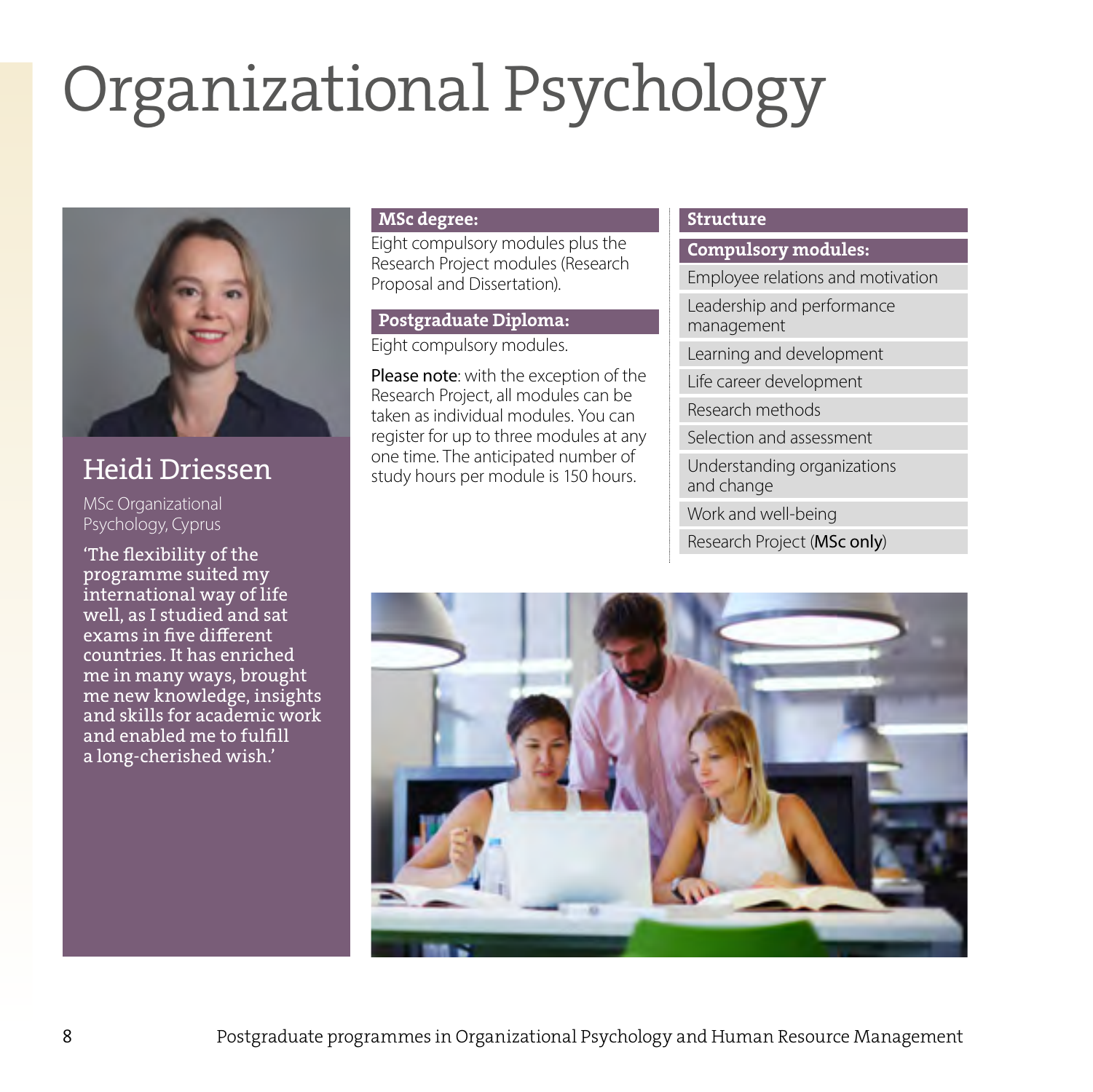## <span id="page-8-0"></span>Human Resource Management

#### MSc degree:

Eight compulsory modules plus the Research Project modules (Research Proposal and Dissertation).

#### Postgraduate Diploma:

Eight compulsory modules.

Please note: with the exception of the Research Project, all modules can be taken as individual modules. You can register for up to three modules at any one time. The anticipated number of study hours per module is 150 hours.

#### Structure

Compulsory modules:

Comparative employment relations

Human resource strategies

International human resource management

Leadership and performance management

Leading and developing people

Professional development and learning

Research methods

Selection and assessment

Research Project (MSc only)



"The programme is hugely engaging, challenging and relevant to anyone wanting to have a more evidenced-based practice. The way that the programme is set up virtually with students from around the globe is hugely effective.

The blended online learning of watching lectures in London, communicating with a community of peers every week in forum discussions, coupled with a high quality of tutors both supporting and challenging your thinking is a powerful combination. Loved this experience."

Cass Coulston MSc Organizational Psychology, India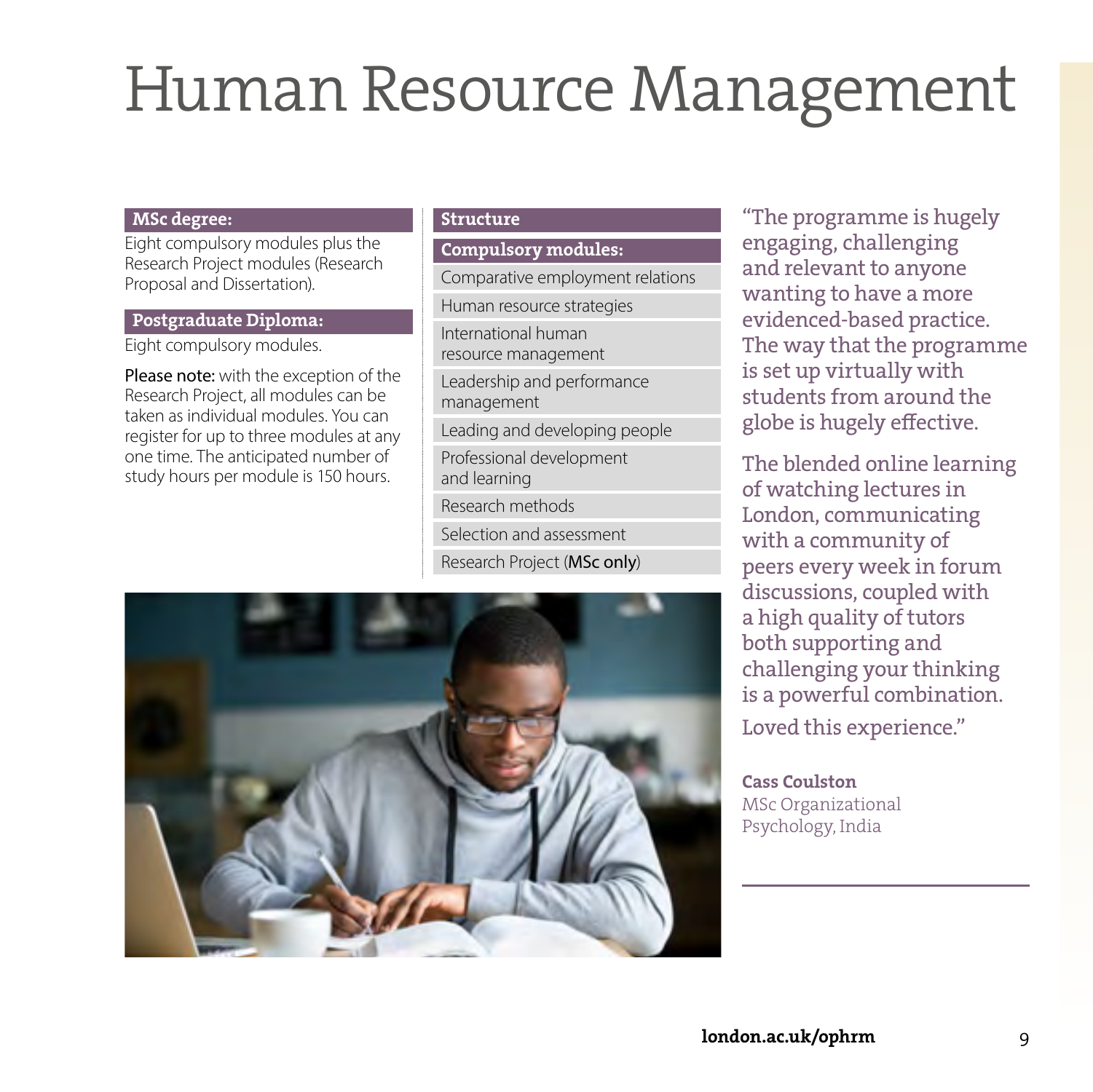## <span id="page-9-0"></span>Why study with us?



### The programmes listed in this leaflet give you the opportunity to gain professional recognition and progress your career in the direction you choose.

Our students come from a variety of backgrounds. Many are already working in HR or management and wish to advance their career with a qualification. Others are looking to make a career change, or simply want to understand organisations better.

## Why distance learning?

There are many reasons to consider distance learning. Your job may involve extensive travel or long and irregular hours, making it difficult to commit to regular classes and study times. Perhaps you would rather avoid the expense of relocating to London as a full-time student. Whatever your reasons, the flexibility of these programmes allows you to plan your studies to fit in with your home and work commitments.

## Employment routes

Graduates of these programmes go on to become trainers, motivators, careers advisors, managers and consultants within large multinational companies, government departments or in any organisation where advanced knowledge of organisational psychology may be useful.

## Flexible study

You can study for a full MSc, a Postgraduate Diploma or choose to take a single module for your continuing professional development. If you do not want to commit to studying an MSc, you can register for an individual module or Postgraduate Diploma first. Having successfully completed these, you can then move on to gain the full MSc.

You have between one and five years to complete the MSc or the Postgraduate Diploma.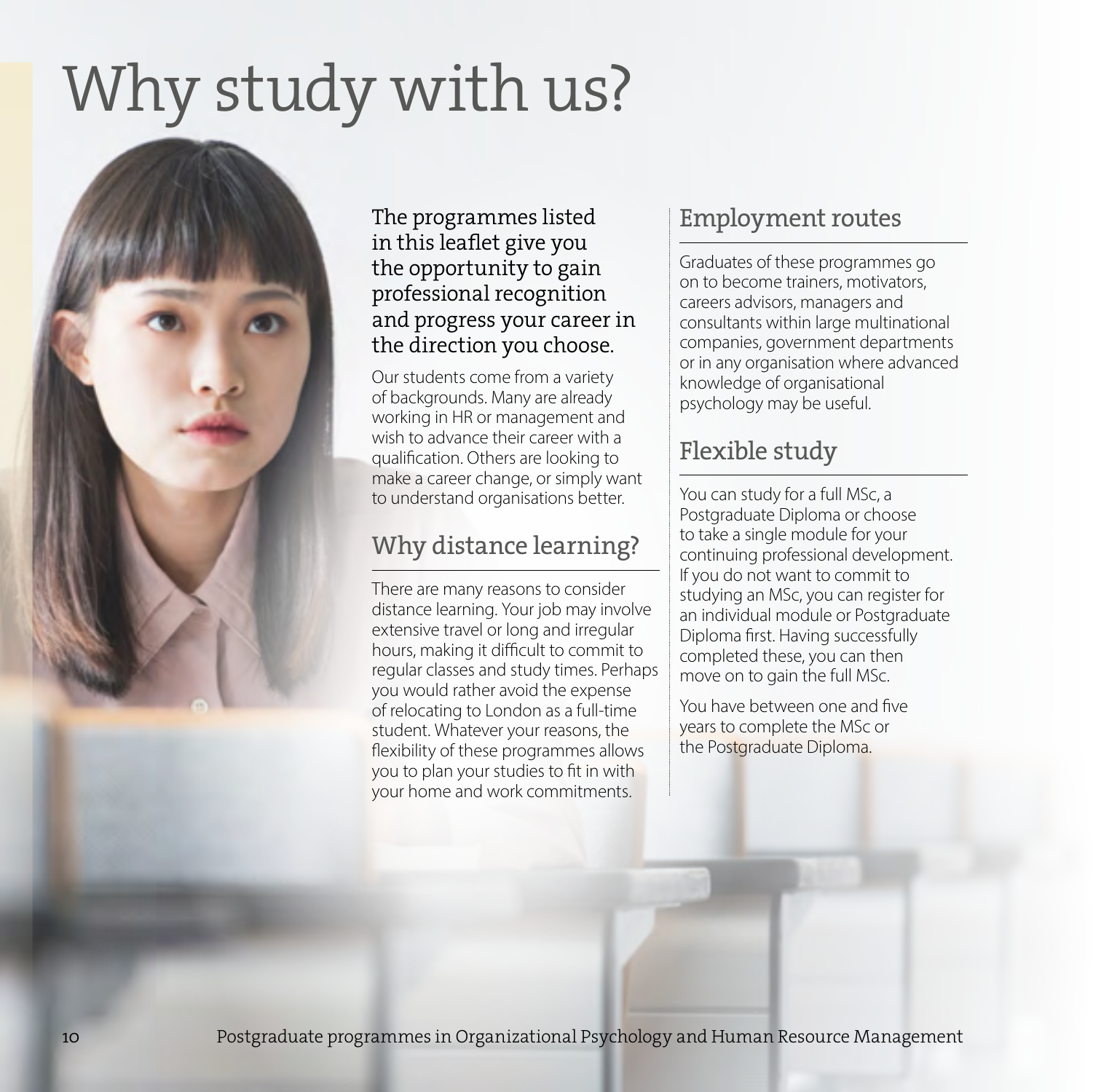## Time commitment

The degree offers the flexibility to complete in one year, or up to five years depending on your desired study pace. For instance, you do not have to take examinations every year. As a rough guide, if you wish to complete in the minimum study period you should be prepared to study 25 hours per week during the academic session. The academic session runs from the beginning of October to the end of September.

### Assessment

Each module is summatively assessed by a final assessment (worth 90 per cent of the overall mark), except for the

Research Project modules (Research Proposal and Dissertation). The final assessment is typically a two-hour unseen written examination or a 3,000-word written report/essay.

For each module (except for the Research Project modules), you are required to make a minimum of two satisfactory contributions per discussion topic to the tutorsupported computer conferencing. These contributions are worth 10 per cent of the overall module mark.

The Research Project modules are assessed by a 3,000-word research proposal and an 8,000-10,000 word dissertation respectively.

For full details on assessment please visit: [london.ac.uk/regs](http://london.ac.uk/regs)



## Continuing professional development (CPD)

Many professionals need to update their knowledge by focusing on a particular subject. As a result, our modules are also available on a stand-alone basis for the purposes of CPD (with the exception of the Research Project).

You can register for a maximum four modules without being registered for the MSc or Postgraduate Diploma, which can be studied simultaneously. On successful completion of each module you will receive a University of London certificate.

If you meet all the necessary entrance requirements you may later apply to register for the MSc and gain credits for the modules you have already passed.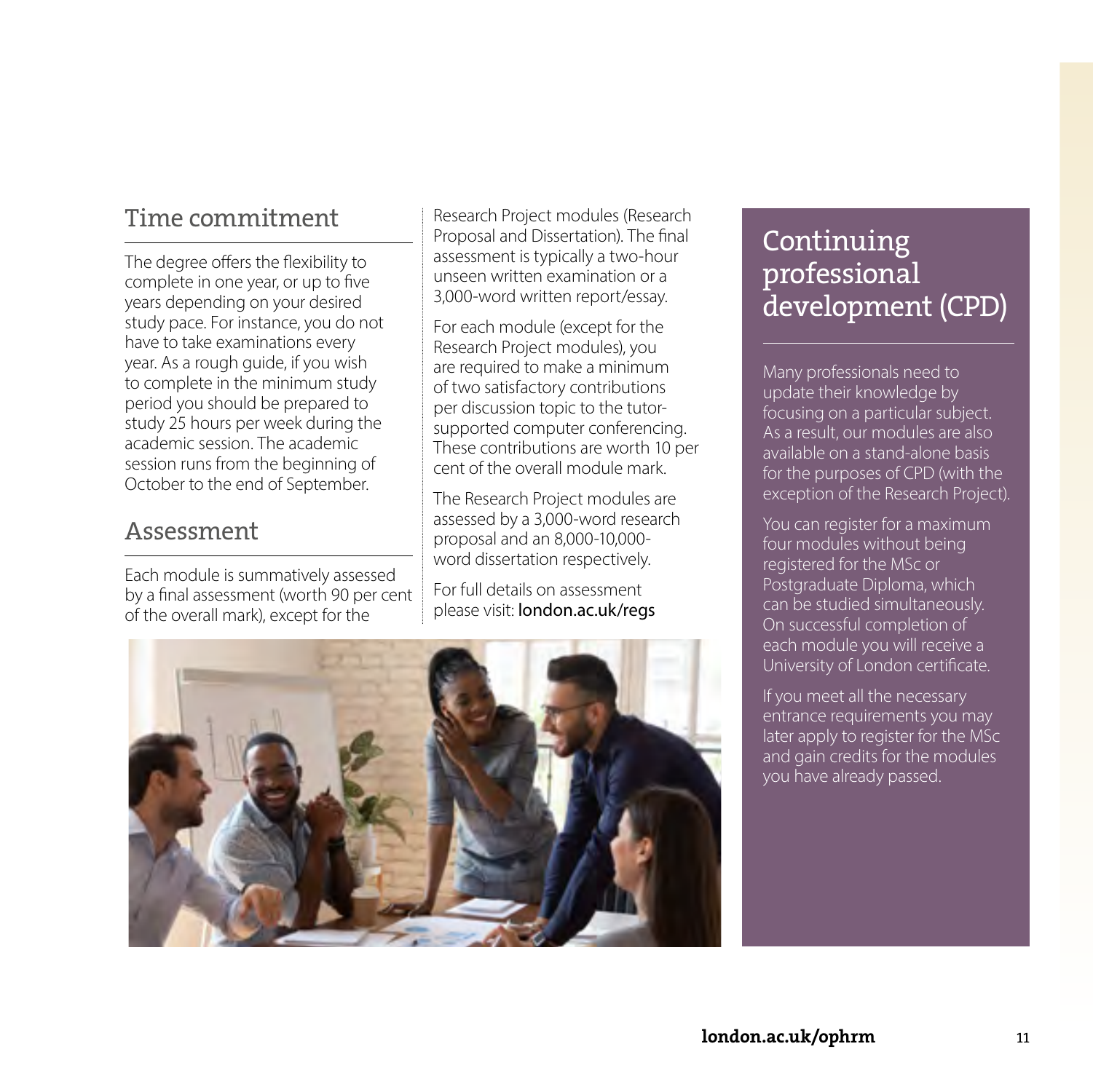## <span id="page-11-0"></span>How do I study?

## The Virtual Learning Environment (VLE)

The dynamic element of the programme is provided through the VLE:

#### Recorded lectures and dedicated audio recordings

Audio recordings are made of lectures for postgraduate students at Birkbeck, and these recordings are provided to you along with the PowerPoint slides. In this way you can enjoy and benefit from Birkbeck lectures and lecture material wherever you are in the world, and at a time convenient to you.

#### Virtual seminars

You are placed into groups, the size of which depends on the number of students taking the module – but generally these are around 30 in number, with a highly qualified online conferencing tutor. For each module, you discuss topics in this conferencing group. As these discussions are not in 'real time', you can ask questions, give your opinions, request clarification and read contributions made by others at whatever time suits you.

If you are away from home, even on the other side of the world, it makes no difference as long as you have internet access when you need to conference.

At the end of the study period you can print this material off and read it whenever you want – giving you a permanent copy of all that you, your tutor, and your fellow students have written. Conferencing takes place over three terms.

#### Online discussions

Online discussions are an important part of the course, benefiting both you and your fellow students. You may find the prospect of joining in a discussion with people you have not met before slightly daunting, but once you have made one or two contributions you will probably feel more confident.

You are required to participate in the discussion, giving you can opportunity to explore the subject with your fellow students over the module itself.

#### Online Library resources

You have online access to the University's world-class library resources. Here you can search for and obtain articles in the world's top academic journals (including those recommended by your tutor), read them on your computer or print them out at work or home.

With a portable device such as an iPhone or iPad and access to the internet, you can conference and read articles anywhere and at any time!

## Your study resources

For each module you study, you receive the following online resources:

- a live online session per module where the students meet with the tutor to discuss, in real time, the material and explore it in more depth. There are two sessions to cover time zones
- **•** a dedicated virtual learning module area capturing all relevant learning and study materials
- **•** textbooks for certain modules (either hard copy or electronic versions)
- **•** recorded lectures or dedicated audio recordings, with associated PowerPoint slides
- links to recommended journal articles in the Online Library.

All study materials (articles and/ or set texts) are included in the programme fee, with the exception of materials required to carry out the Research Project.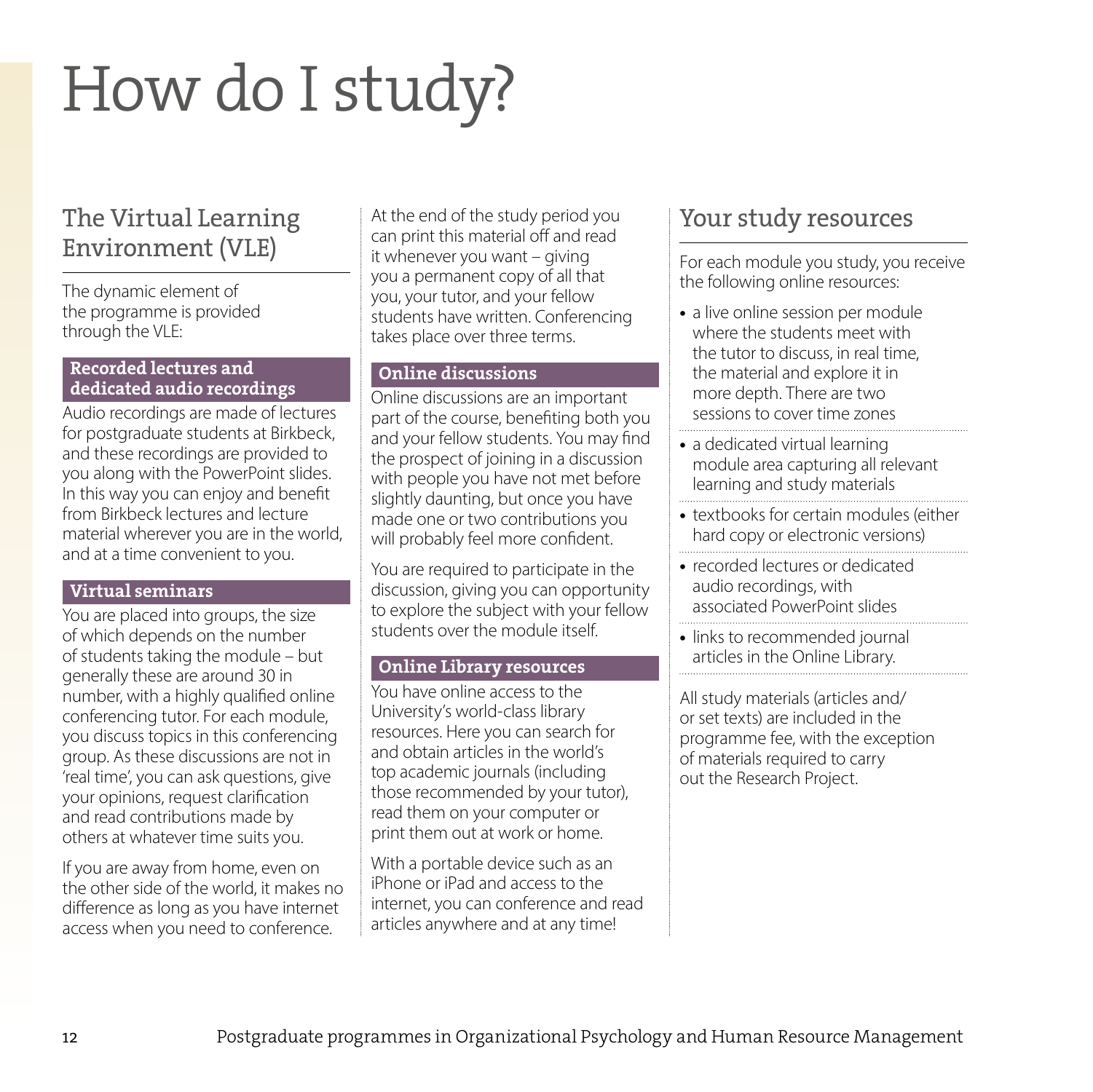## Online study support

#### Online teaching

At times of your own choosing you participate in tutor-led virtual seminars for each module.

#### Personal tutor

You are assigned a personal tutor who you can contact for general guidance over the course of your studies.

#### Academic-related support

Your first point of contact for all queries relating to your studies.

#### Student forums

An informal virtual meeting place where students support and encourage one another – a very popular feature of our programmes.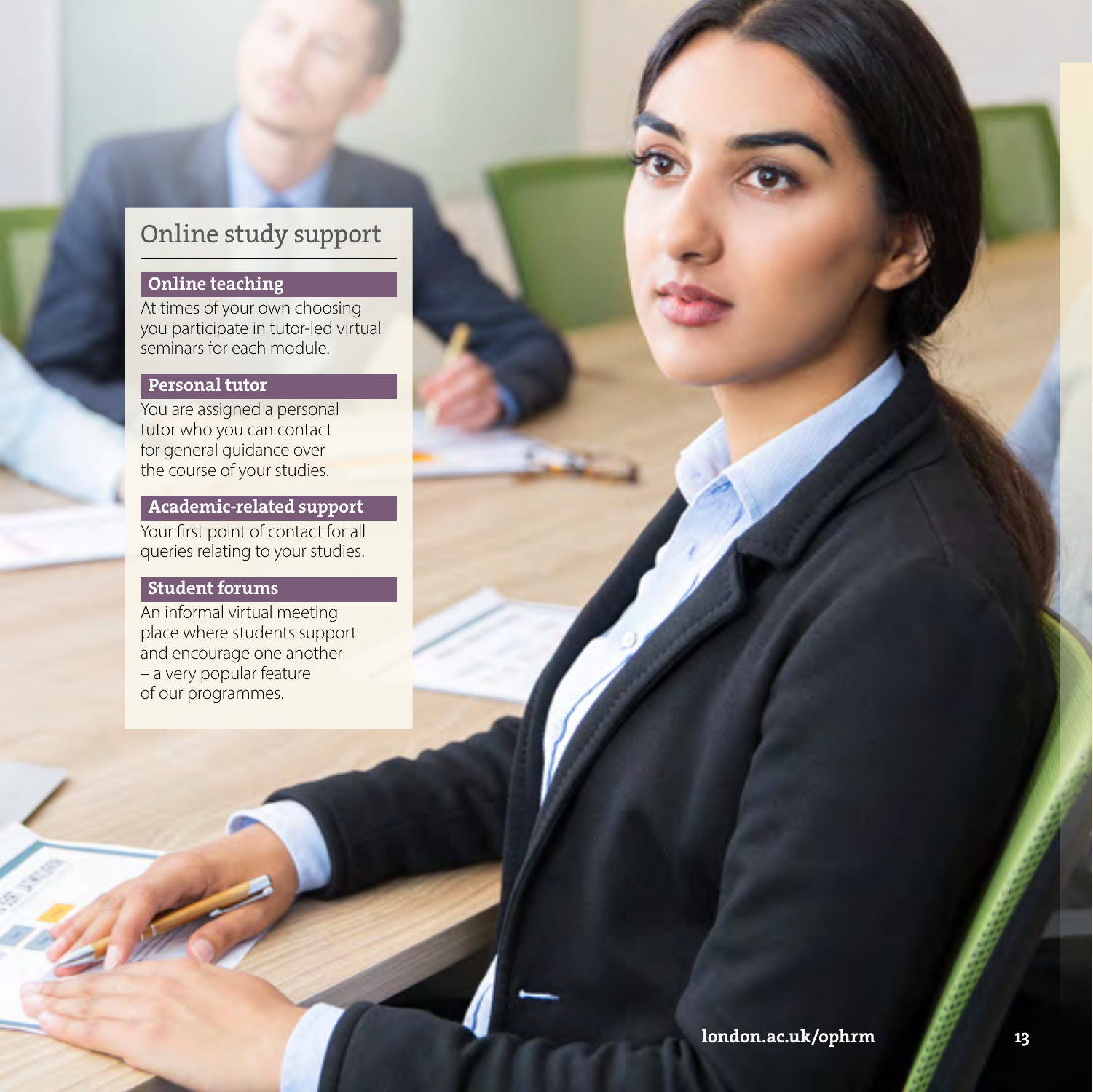## <span id="page-13-0"></span>Further information

## Entrance requirements

#### Academic

You will need either a bachelor's degree which is considered at least comparable to a UK second-class honours degree from an institution acceptable to the University or relevant education and work experience that comprises suitable training for the programme.

If you have an unconventional career path with diverse work experience and have completed 'The Manager's Toolkit: A Practical Guide to Managing People at Work' MOOC, we will consider your application on its own merits.

### English language

For all applicants an advanced level of English is required. Applicants may be required to pass, or to have passed within the last three years, at the appropriate level, a test of proficiency in English acceptable to the University of London (e.g. TOEFL, IELTS, GCSE/GCE O level in English).

### Computer

All students need a computer, regular access to the internet and a printer.

## How to apply

For further information on this programme, entrance requirements and details on how to apply, please visit: [london.ac.uk/ophrm](http://london.ac.uk/ophrm)

### Fees

The total fee payable to the University of London for 2022–202 will be published on our website once confirmed. On average, fees incur a five per cent year-on-year increase. For the latest information on programme fees, please visit: [london.ac.uk/fees](http://london.ac.uk/fees)

Please note: student fees shown on our website are net of any local VAT,

Goods and Services Tax (GST) or any other sales tax payable by the student in their country of residence. Where the University is required to add VAT, GST or any other sales tax at the local statutory rate, this will be added to the fees shown during the payment process. For students resident in the UK, our fees are exempt from VAT.

## Spreading the cost

You are not expected to pay in full as soon as you start your first module, unless you choose to do so. Generally, students choose the pay-as-you-go option, spreading the cost by paying for each new module in turn.

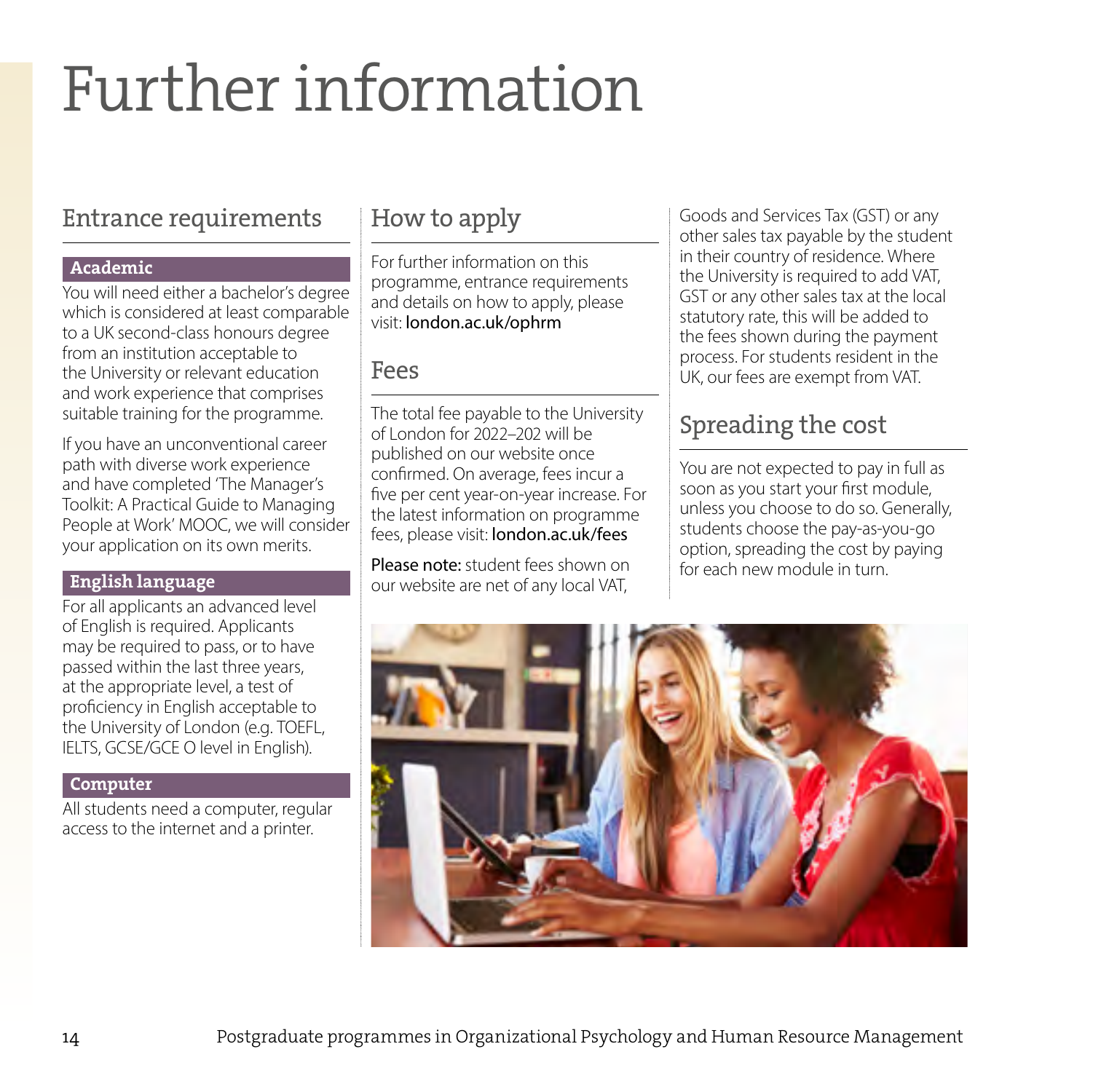

The information contained in this prospectus was correct at the date of publication but may be subject to change. The University does not intend by publication or distribution of this prospectus to create any contractual or other legal relation with applicants, registered students, their advisers or any other persons. For the most up-to-date information, please visit our website.

Published by University of London.

Copyright © University of London, January 2022.